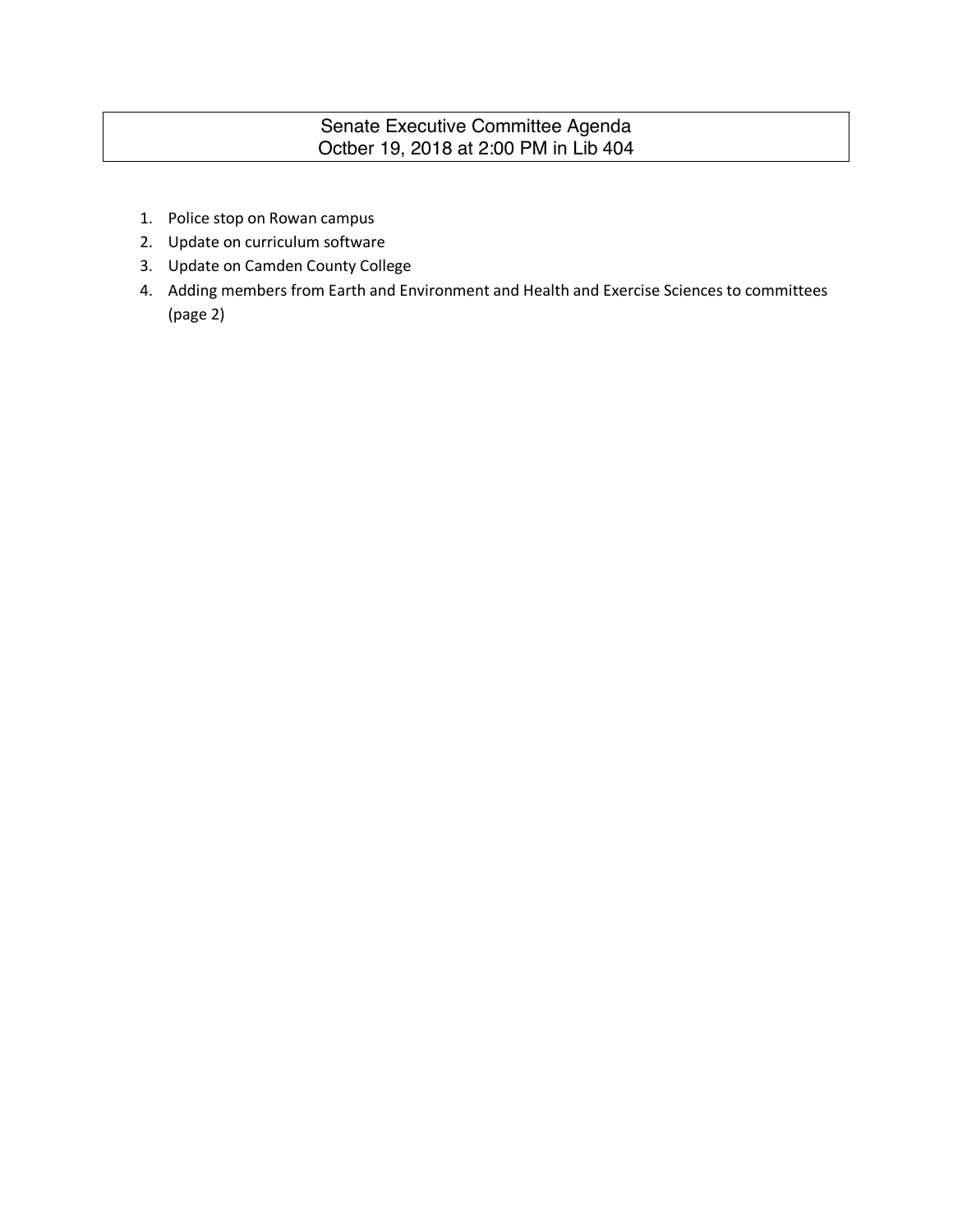# *ROWAN UNIVERSITY STANDING COMMITTEES UNDER THE AUSPICES OF THE UNIVERSITY SENATE*

#### **Note: CHAIRS OF STANDING COMMITTEES SERVE ON THE SENATE EXECUTIVE COMMITTEE**

**ACADEMIC INTEGRITY:** Develop expertise and serve as a resource on issues and strategies relating to academic integrity, including discipline-specific practices, copyright issues, the impact of digital media, and pedagogical best practices. Organize design and delivery of curricular and co-curricular<sup>i</sup> resources and activities to support instructors and students including the Academic Integrity Seminar (Note: The content of the Academic Integrity Seminar, along

with the content of three faculty workshops and supporting materials and a presentation for doctoral students, has already been developed and will be made available to the committee.) Develop and deliver programming through the Division of Student Life to introduce new freshman and transfer students to our academic integrity policy and to support all students. *Total 23 members*

| Eligibility:<br>оf<br>Mathematics. | 9 Faculty (to include at least 1 representative from each College) and 2 from the College<br>Humanities & Social Sciences and 1 from the College of Science & |
|------------------------------------|---------------------------------------------------------------------------------------------------------------------------------------------------------------|
|                                    | 1 Global Learning & Partnerships Rep (Faculty or Prof. Staff)                                                                                                 |
|                                    | 1 Graduate Advisor                                                                                                                                            |
|                                    | 1 Librarian                                                                                                                                                   |
|                                    | 1 AFT Rep                                                                                                                                                     |
|                                    | 2 SGA Reps (plus alternate)                                                                                                                                   |
|                                    | 1 Instructional Technology Rep                                                                                                                                |
|                                    | 1 Orientation & Student Leadership Rep                                                                                                                        |
|                                    | 1 Res. Learning/Univ. Housing Rep                                                                                                                             |
|                                    | 1 Academic Success Center Rep                                                                                                                                 |
|                                    | 1 Prof. Ethics liaison (non-voting)                                                                                                                           |
|                                    | 1 Student Relations liaison (non-voting)                                                                                                                      |
|                                    | 1 Academic Policies & Procedures liaison (non-voting)                                                                                                         |
|                                    | 1 Tech Resources liaison (non-voting)                                                                                                                         |

**ACADEMIC POLICIES AND PROCEDURES:** Reviews and recommends academic policies and procedures of the University, including grading policies, academic dismissal and academic warning procedures, honors and dean's list policies. **Total 16 members**

| Eligibility: | 9 Faculty (to include at least 1 representative from each College)<br>1 Graduate Advisor |
|--------------|------------------------------------------------------------------------------------------|
|              |                                                                                          |
|              | 2 Professional Staff                                                                     |
|              | 1 AFT Rep                                                                                |
|              | 3 SGA Reps                                                                               |

**CAMPUS AESTHETICS AND ENVIRONMENTAL CONCERNS:** Reviews and recommends proposed changes that affect the aesthetic quality of the campus environment; recommends acceptance or rejection of proposals to the University President; reviews existing aesthetic qualities and recommends needed changes; and addresses campus environmental concerns that affect the health and well-being of the University community and/or the natural environment. **Total 20 members**

| Eligibility: | 8 Faculty            |
|--------------|----------------------|
|              | 2 Professional Staff |
|              | 1 Administrator      |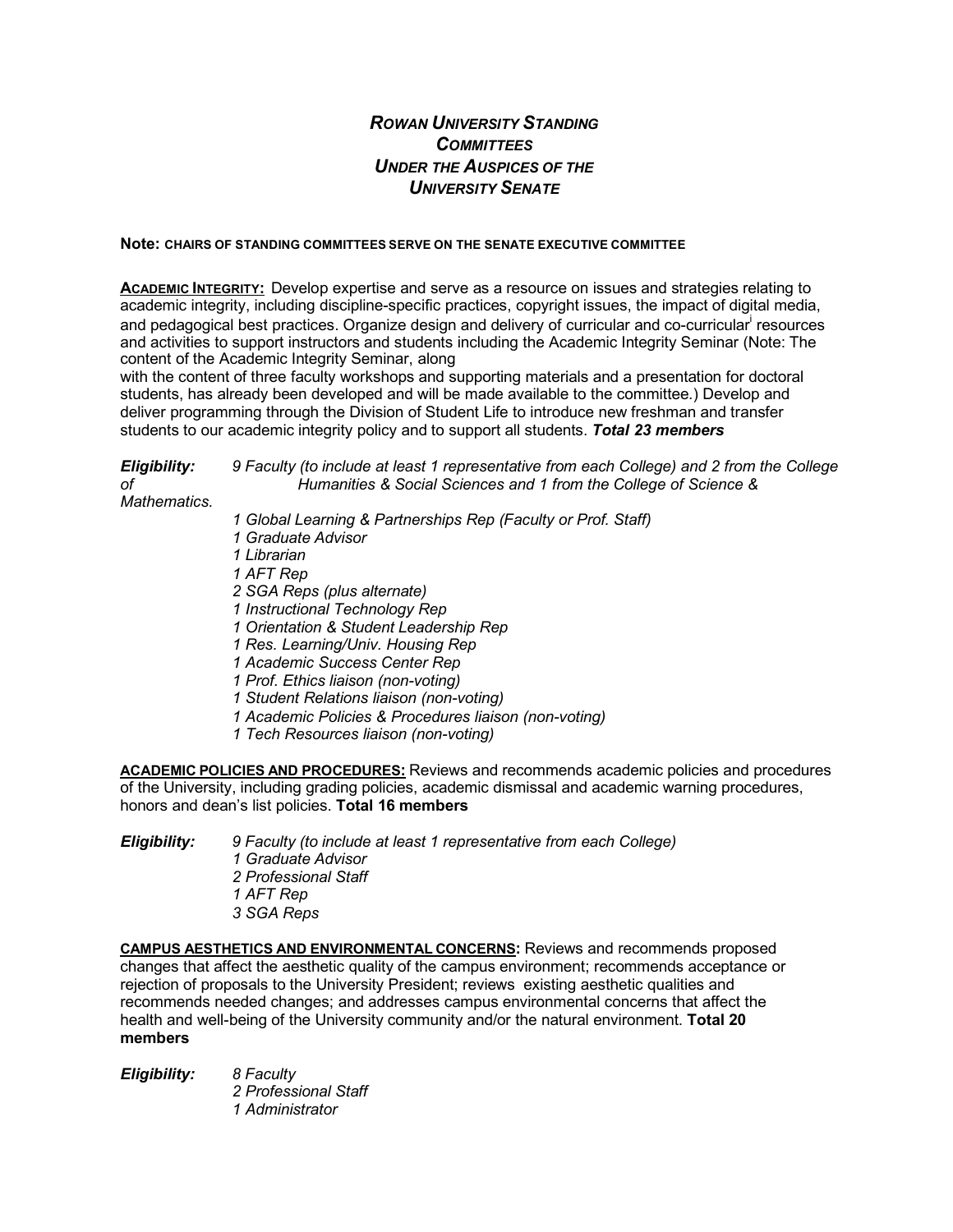*3 Additional Faculty and/or 3 Professional Staff 1 CWA Rep 1 IFPTE#195 Rep 1 AFT Rep 3 SGA Reps*

**CAREER DEVELOPMENT:** Develops procedures for the receipt and processing of career development materials from candidates and academic department assessment committees; receives and considers the reports of the department assessment committees, the supporting documentation, and the statements of the President/designee concerning all employees being assessed; prepares a report to the President containing its recommendations concerning the allocation of Career Development funds. **Total 11 members.**

# *Eligibility: 8 Faculty (one from each College)*

*1 Librarian 1 AFT Rep 1 Professional Staff*

**COMMITTEE ON COMMITTEES:** Polls eligible faculty/professional staff on committee membership choices; prepares a balanced list of suggested members for each committee and submits the lists for Senate approval; reviews the existing committee structure and recommends changes; oversees the following special committees to which the Senate appoints members: Awards Committee, University Scholarship Committee, Library Committee, Bookstore Committee, International Education Council, Interdepartmental Promotion/Tenure and Recontracting. **Total 6 members.**

## *Eligibility: 5 Faculty and/or 5 Professional Staff 1 AFT Rep*

**CURRICULUM:** Reviews proposals for title and credit changes, minors, concentrations, specializations, major programs, courses, certifications, reorganization of academic department/college offerings, and new or revised University-wide curricular patterns; reviews proposals to create, dissolve or significantly reconstitute academic departments or colleges; forwards recommendations to the Senate and then to the executive vice president/provost.

*Eligibility: Note: Committee Chair is not calculated in committee total.* **Total 22 members.**

*2 Business Faculty 2 Engineering Faculty 2 Performing Arts Faculty 2 Communication& Creative Arts Faculty 2 Education Faculty 2 Science/Math Faculty 3 Humanities & Social Sciences Faculty 1 Professional Staff 1 AFT Rep 4 SGA Reps 1 Librarian*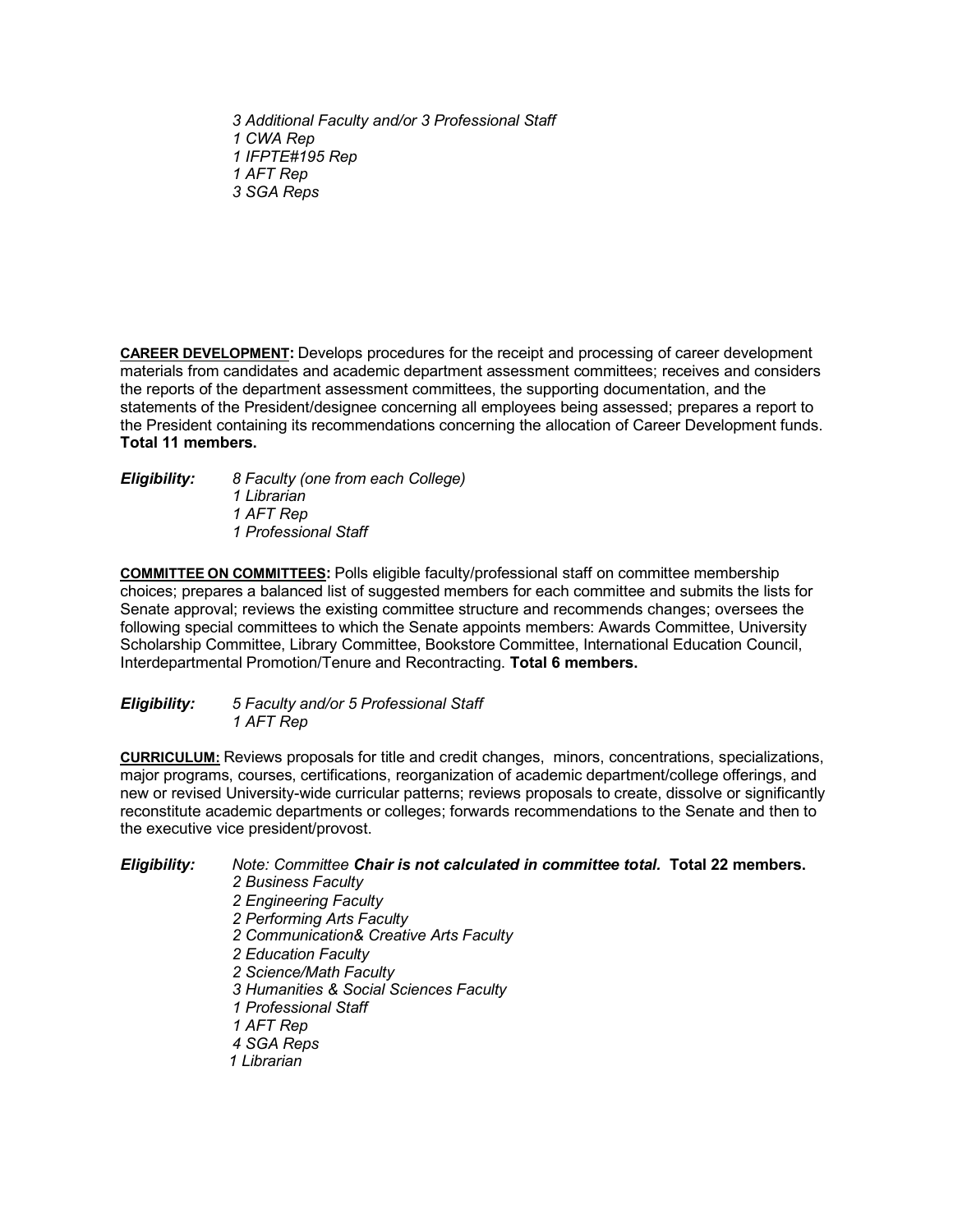**DIVERSITY:** Monitors diversity throughout all areas and for all members of the Rowan University community, with special attention to issues of social justice; recommends practices and policies that will enhance diversity at Rowan; assists in the development and establishment of such practices and policies. **Total 17 members.**

#### *Eligibility:* 10 Faculty, Librarians and/or Professional Staff

- 1 Central Administrator
- 1 AFT Representative
- 1 CWA Representative
- 1 IFPTE #195 Representative
- 3 SGA Representatives

**GRADUATE EDUCATION and GLOBAL LEARNING and PARTNERSHIPS**: Reviews and recommends academic policies and procedures in the Division of Global Learning and Partnerships, including the development of online and hybrid courses, as well as traditional courses offered by DGLP. Will work with the Graduate Advisory Council. Also reviews and recommends academic policies and procedures for graduate programs not housed in DGLP. **Total 16 members.**

**Eligibility:** 8 faculty (to include at least 1 representative from each College)

- 2 Professional Staff
- 2 SGA Reps
- 2 Graduate Students
- 1 Rowan Global Rep
- 1 AFT Rep

**INTERCOLLEGIATE ATHLETICS:** Monitors the entire operation of intercollegiate sports on the campus. The NCAA faculty athletics representative may serve as the chair of the committee. The athletic director shall serve as an ex-officio (non-voting) member of the committee. **Total 20 members.**

#### *Eligibility: Co-Chairs: 1 appointed by Senate 1 appointed by University President 4 Administrators (one is Co-Chair) 9 Faculty (one from each) 1 Director of Athletics 2 Professional Staff 2 SGA Reps 1 AFT Rep*

**LEARNING OUTCOMES ASSESSMENT:** Engages in the ongoing review of the University's assessment principles and observes the application of the principles in practice; reviews and recommends assessment plans from academic programs, general education, and student development; assists in the establishment of a process for the systematic review of assessment information collected each year. **Total 16 members.**

*Eligibility: Note: Committee Chair is not calculated in committee total. 9 Faculty (one from each College) 1 Curriculum Committee Rep 1 Institutional Research (non-voting) Rep 1 AFT Rep 1 Professional Staff*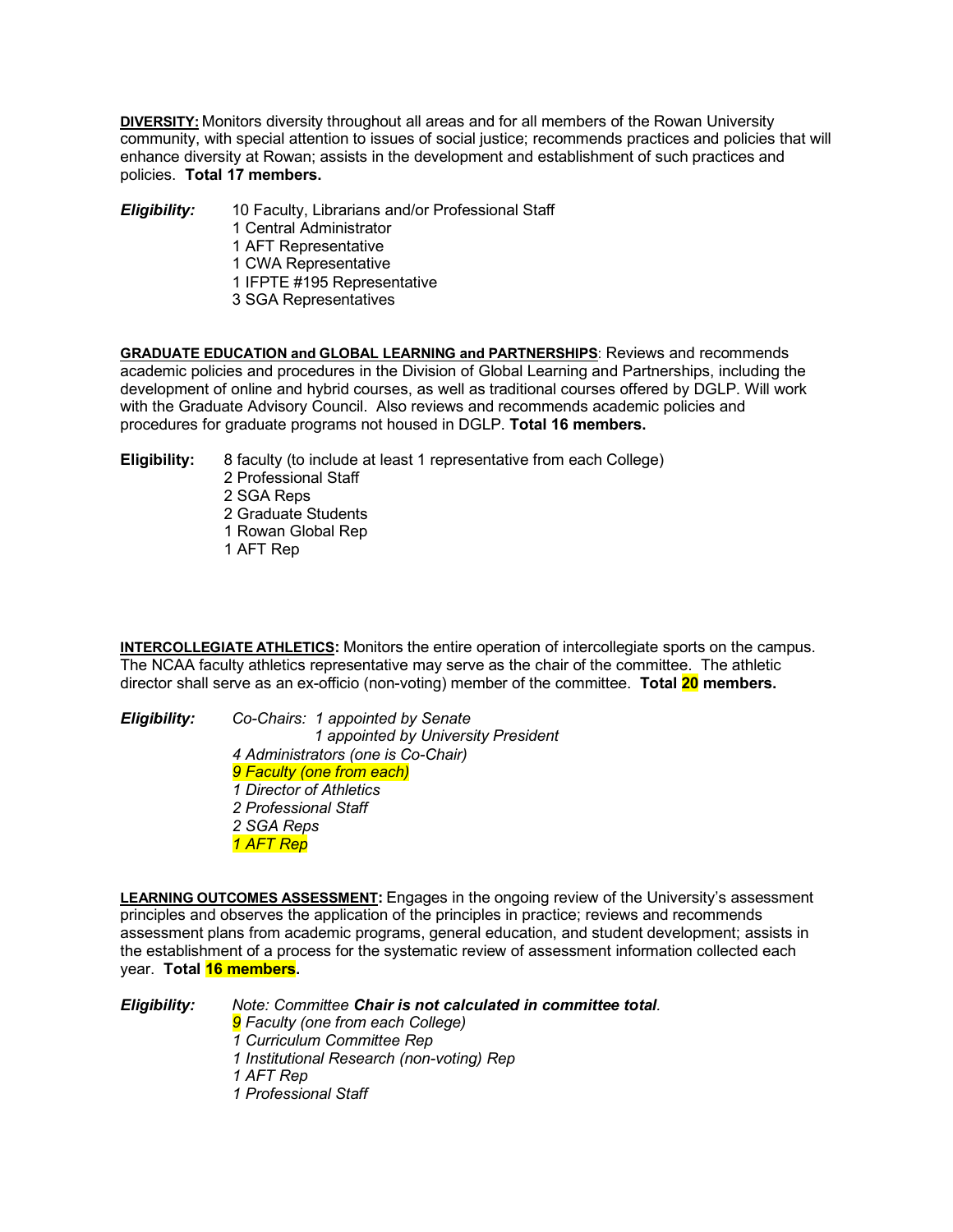*1 Academic Policies/Procedures Committee Rep 2 SGA Reps*

**PROFESSIONAL ETHICS AND WELFARE:** Evaluates conditions under which faculty/professional staff function; recommends rules to ensure fair treatment for all faculty/professional staff members. **Total 12 members.**

*Eligibility: 11 Faculty and/or 11 Professional Staff 1 AFT Rep*

**PROMOTION:** Supervises the election of college promotion committees, develops procedures for receipt and processing of promotion materials from candidates and college promotion committees, reviews applicant portfolios in light of the procedures established by the institution and the department and approved by the dean, certifies to provost that the procedures have or have not been correctly carried out by both the department and college committees.

### **Total 9 members**.

*Eligibility: Note: Only tenured faculty are eligible – Rank of Full Professor preferred. \*Faculty cannot serve concurrently on College Promotion Committee and University Promotion Committee. \*Librarians are not eligible.*

> *8 Teaching Faculty (one from each College) 1 AFT Rep*

**RECRUITMENT, ADMISSIONS AND RETENTION:** Reviews and evaluates recruitment and admissions policies and procedures, specifically those which relate to curriculum, programs and instruction, and academic standards affecting progress toward a degree; recommends needed changes. **Total 19 members.**

*Eligibility: 15 Faculty and/or 15 Professional Staff 1 AFT Rep 3 SGA Reps*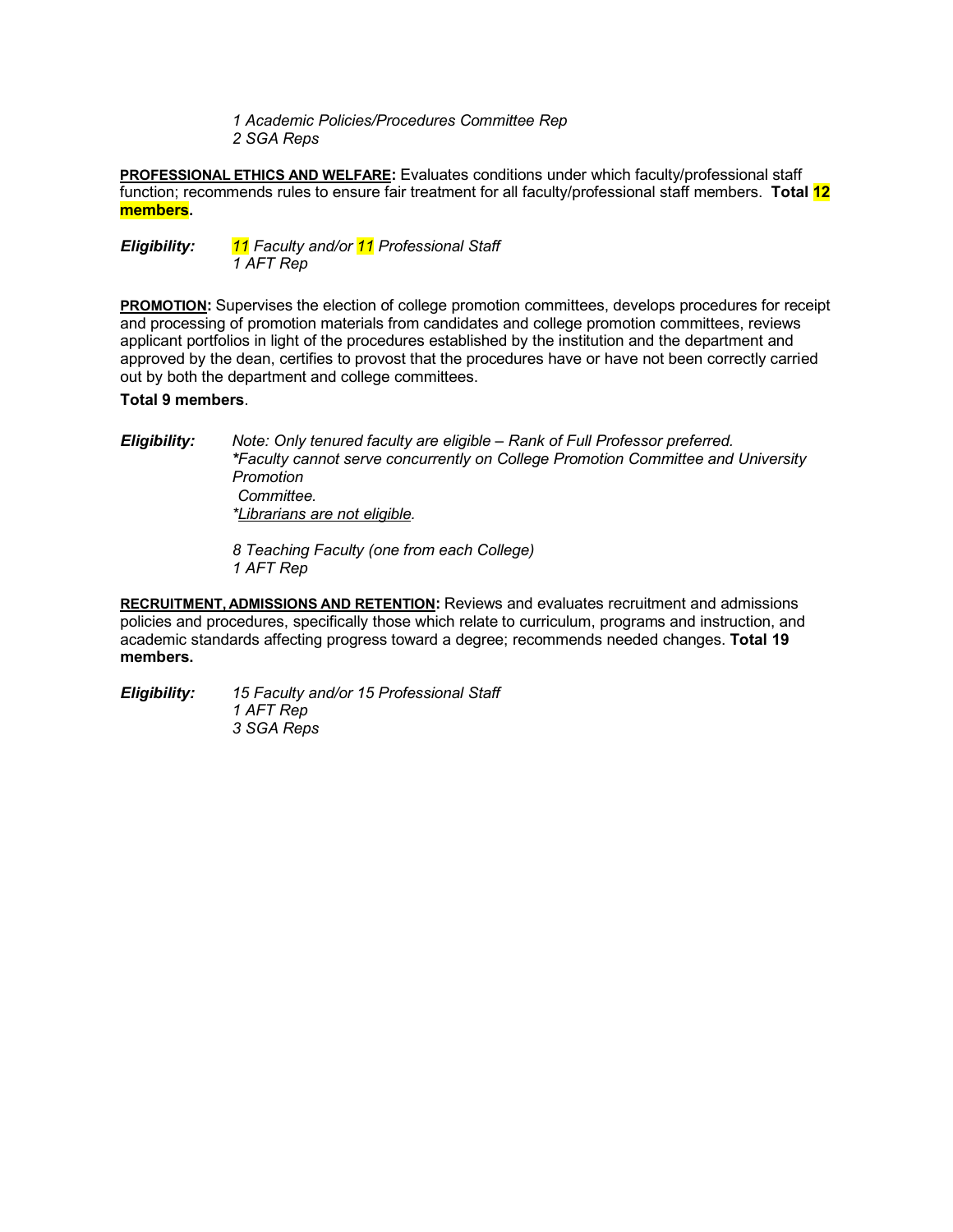**RESEARCH:** Monitors research and research services on campus to identify and address issued of research interest. The committee makes recommendations for (I) promoting research and research awareness on campus; (2) meeting resource needs for research; and (3) establishing policies to ensure that research related issues on campus are addressed appropriately. The committee solicits, compiles and disseminates input from the campus community to insure that the faculty, staff, students, and administration are aware of current research efforts, resources, and challenges. **Total 20 members.**

#### *Eligibility: 9 Faculty (1 from each college) 5 additional Faculty from any college 3 Professional Staff 1 Librarian 1 AFT Rep 1 SGA Rep*

**ROWAN CORE:** Reviews curriculum proposals for new and existing courses seeking inclusion within the Rowan Core. Evaluates the assessment outcomes submitted by departments for their Rowan Core courses. Develops goals and outcomes for any new literacies included in revisions to the Core. Recommends selection of the Rowan Core Director. **Total 21 members**.

## *Eligibility: Note: Committee Chair is not calculated in committee total.*

2 College of Business faculty 2 College of Communication and Creative Arts faculty 2 College of Education faculty 2 College of Engineering faculty 2 College of Performing Arts faculty 2 College of Humanities and Social Sciences faculty 2 College of Science and Mathematics faculty 1 School of Earth and the Environment faculty 2 SGA Reps 2 Professional Staff Advisors 1 AFT Rep 1 Librarian

**SABBATICAL LEAVE:** The Sabbatical Leave Committee shall conduct its review of applications for sabbatical leave, and make its recommendations to the President in accordance with the current contractual agreement. *Total 13 members.*

*Eligibility: 9 Faculty and/or Professional Staff 3 Faculty or Librarian 1 AFT Rep*

**STUDENT RELATIONS:** Evaluates existing and proposed relations and procedures and initiates recommendations for changes. **Total 17 members.**

*Eligibility: 10 Faculty and/or 10 Professional Staff 1 AFT Rep 1 CWA Rep 5 SGA Reps*

**TECHNOLOGICAL RESOURCES:** Monitors technological resources to insure that the services and resources meet the needs of the campus community in research and academic pursuits. By soliciting and compiling input from the campus community, the committee attempts to insure that the faculty, staff and students are aware of the current services on campus that can and do support these efforts. Responses to a periodic faculty and staff survey will insure that a collaborative effort exists in developing recommendations to enhance the University vision in the areas defined by the committee charge. **Total 19 members.**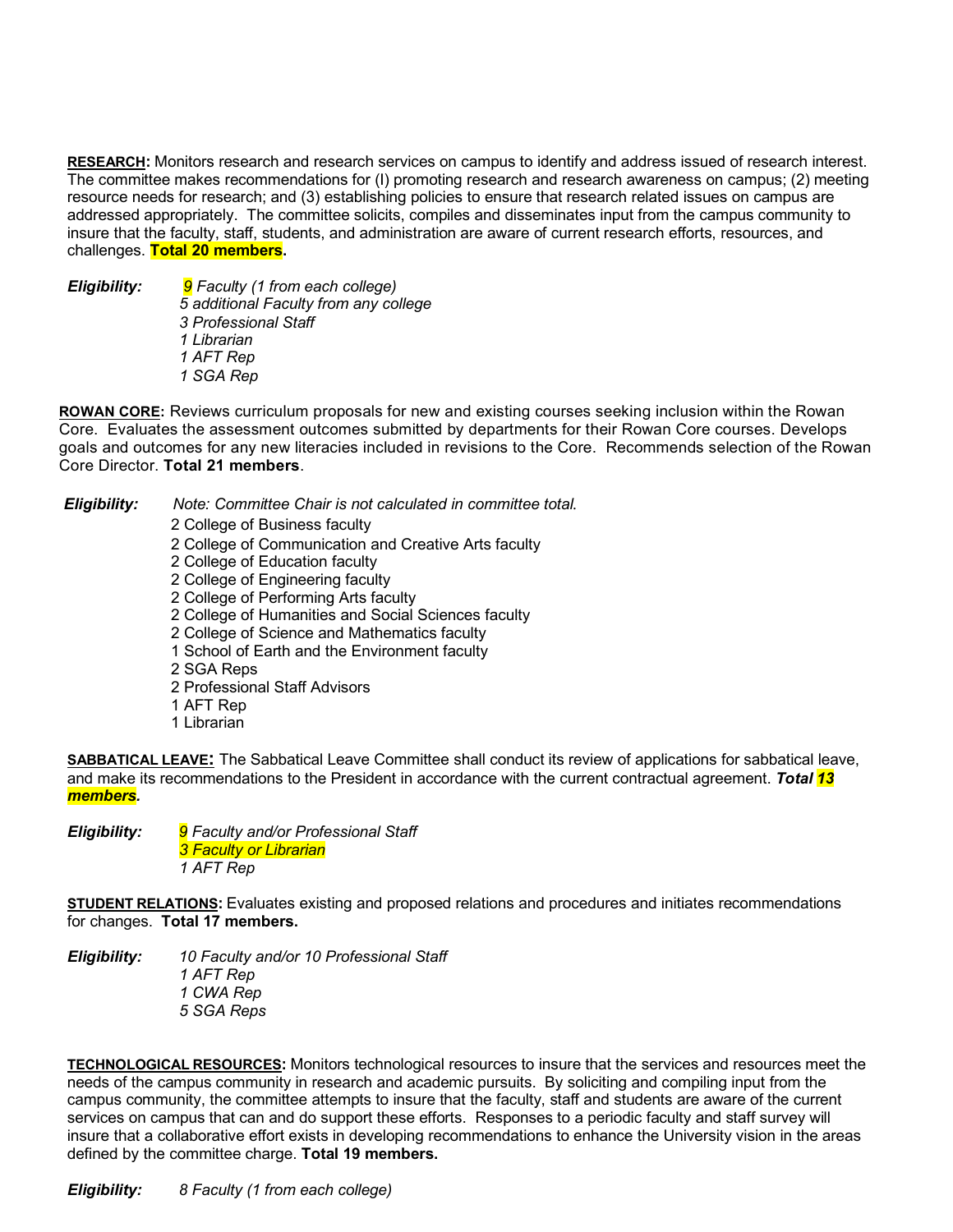*5 additional Faculty from any college 3 Professional Staff 1 Librarian 1 AFT Rep 1 SGA Rep*

**TENURE AND RECONTRACTING:** Develops procedures ensuring equitable treatment for all faculty/professional staff, screens candidates not under tenure or multi-year contracts, and recommends to the University President those qualified for retention. Members cannot serve concurrently on Departmental Tenure & Recontracting Committee. **Total 21 members.**

*Eligibility: 16 Tenured Faculty (at least one from each College) 1 Librarian*

*3 Professional Staff 1 AFT Rep*

**UNIVERSITY BUDGET & PLANNING:** Maintains a meaningful dialogue on budget and planning decisions between the University Administration and the University Senate. **Total 21 members.**

*Eligibility: Notes: 1 Executive Director of Budget & Planning serves as Co-Chair 1 Vice President of the Senate is required to serve on this committee (Membership Resolution #871204-3 & #890517-23) \*Committee co-chairs are not included in committee total 1 VP Administration/Finance 3 Professional Staff 10 Faculty –1 from each College, 1 additional faculty 1 Librarian 1 CWA Rep 1 IFPTE#195 Rep 1 AFT Rep 1 SGA Rep*

## *ALL-UNIVERSITY COMMITTEES UNDER THE AUSPICES OF THE UNIVERSITY SENATE*

**AWARDS:** selects the students, whose names are submitted as nominees by their sponsors to receive honors for outstanding achievement in various areas, most of which are related to the curriculum. **Total 9 members.**

*Eligibility: 4 Faculty 1 Faculty or AFT Rep 3 Professional Staff 1 AFT Rep*

**BOOKSTORE:** Mediates faculty, student and bookstore relations and concerns. This committee provides an ongoing evaluation of staffing levels of the bookstore, works on improving the perceptions about the bookstore's work, both within the bookstore and externally among the rest of the campus, and facilitates cooperation of the faculty with bookstore needs and the bookstore with faculty and student needs. **Total 12 members.**

*Eligibility: 8 College Reps (one from each College) 1 Professional Staff 1 Bookstore Director*

*1 VP Administration/Finance*

*1 Student Rep (possibly involved in PRSSA)*

**CHAIRS COUNCIL:** To provide a channel through which department chairs may readily communicate with other chairs in order to share information and solve problems; enable junior chairs to take advantage of the expertise of more experienced chairs; act as a clearinghouse to share information that individual Chairs obtain from their respective professional societies; participate in the formation of hiring committees for Deans and the scheduling of interviews.

*Eligibility: All Academic Department Chairs College of Engineering Program Chairs*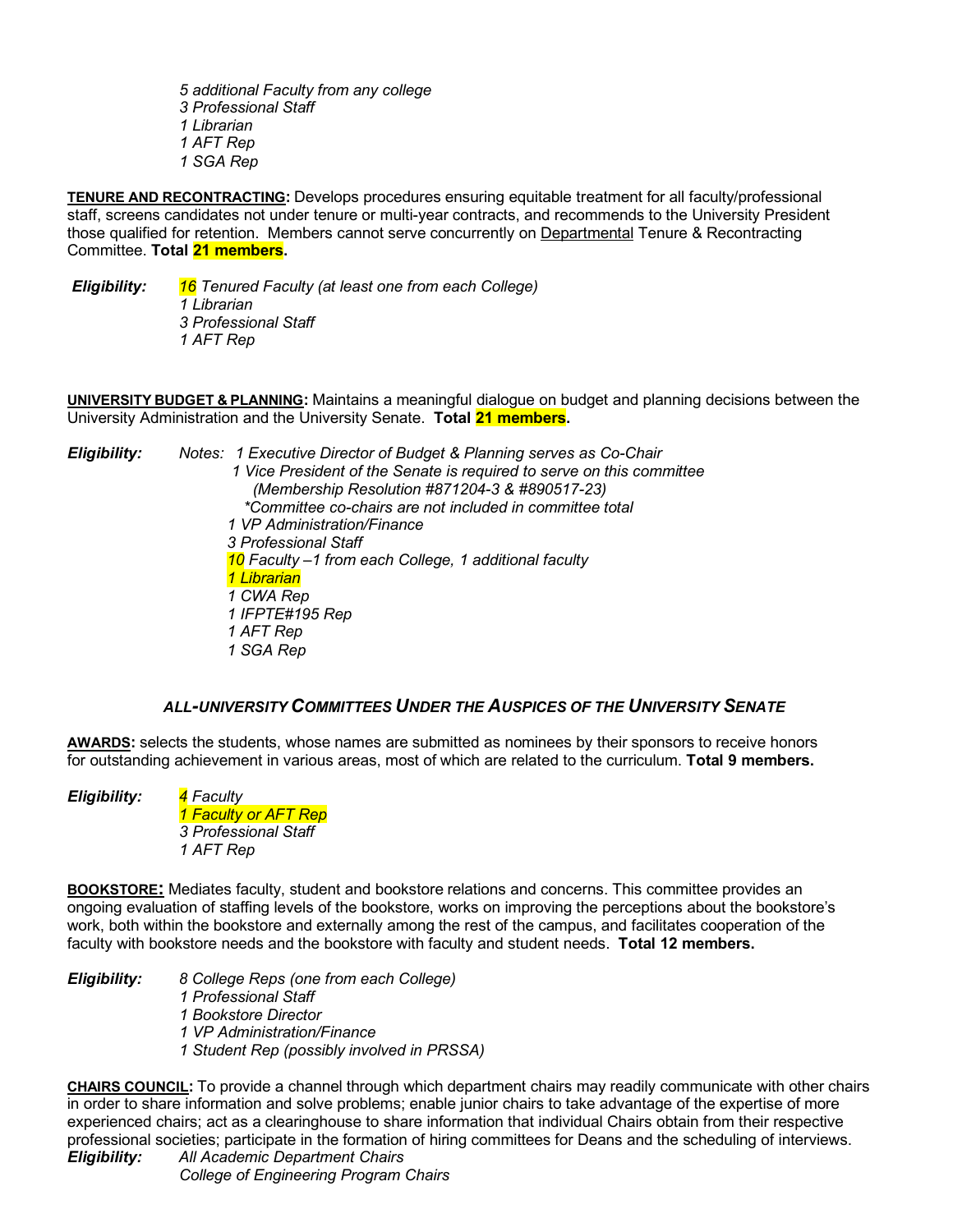**INTERNATIONAL EDUCATION COUNCIL:** Plans and presents programs related to education in all countries. *Eligibility: An open invitation to all faculty and professional staff.* **MAXIMUM TOTAL 22 members.**

**LIBRARY:** Reviews available learning resources of the University including those in the Campbell Library, the Camden Campus library, the music library and educational media. The committee also reviews the policies regarding the management and use of these centers and materials and makes appropriate recommendations. **Total 13 members.**

*Eligibility: 5 Faculty 1 AFT Rep 3 Professional Staff 1 Library Dean 3 SGA Reps*

**UNIVERSITY SCHOLARSHIP:** Reviews and revises application procedures for University-awarded scholarships and awards scholarships on the basis of academic achievement, financial need and contribution to the University and the community. **Total 11 members.**

*Eligibility: 6 Faculty 4 Professional Staff 1 AFT Rep*

# *AD HOC COMMITTEES UNDER THE AUSPICES OF THE UNIVERSITY SENATE*

**CALENDAR:** Sets the academic calendar several years in advance. One representative is appointed by the Senate President.

**CAMPUS HEARING BOARD:** Is part of the student judiciary system. It hears alleged student misconduct in violation of University rules, then decides the guilt or innocence of students and makes cases of recommendations. Three representatives are appointed by the Senate President.

**COMMENCEMENT:** Meets to recommend commencement activity and appropriate speakers. One representative is appointed by the Senate President.

**HONORARY DEGREE:** Considers and recommends people for an honorary degree. One representative is appointed by the Senate President.

**STUDENT GRIEVANCE:** Listens to student appeals regarding grades and makes recommendations as to a final disposition of the complaints. Two representatives are appointed by the Senate President.

Revised: 9/18